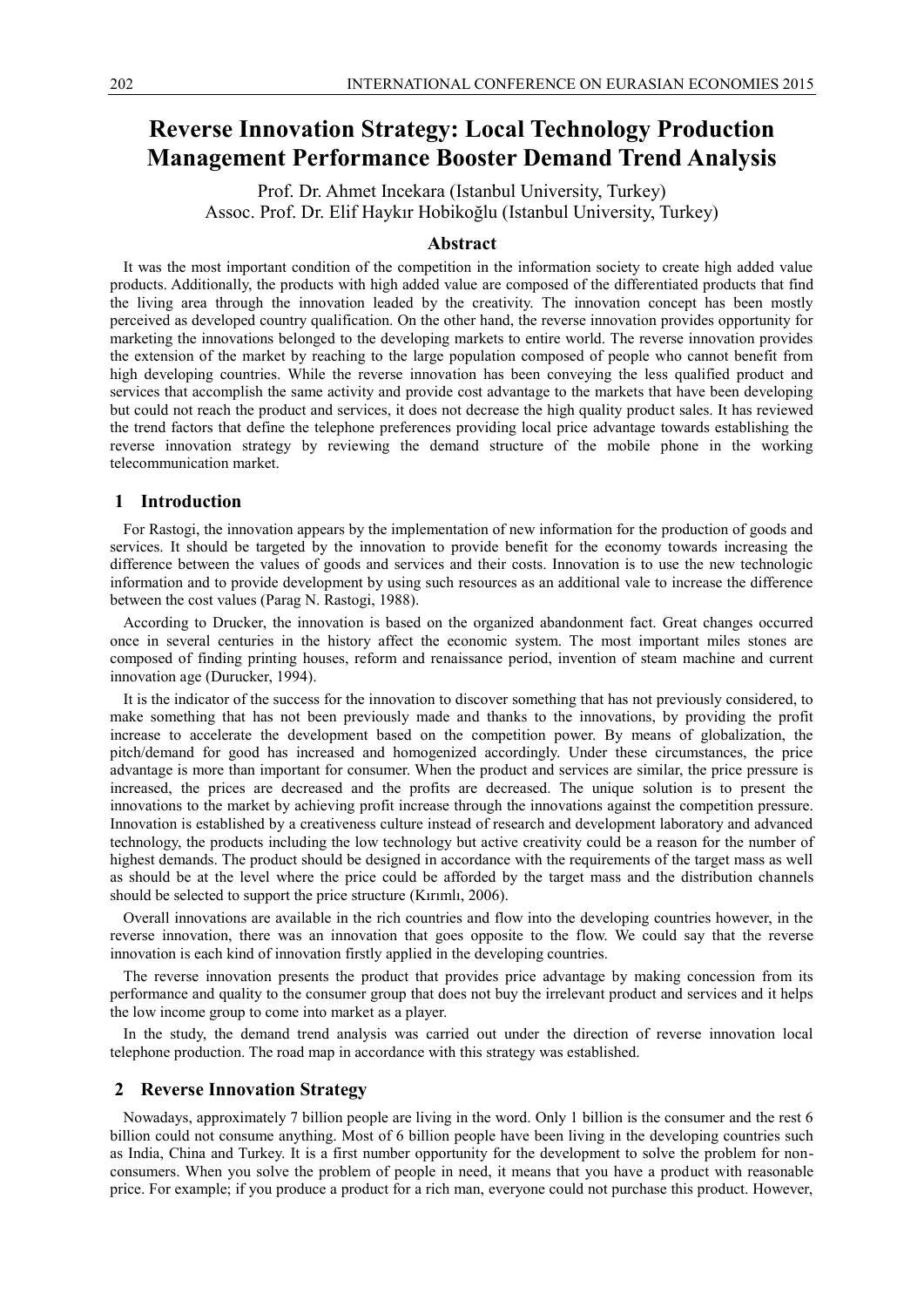if you produce a product for a poor man, at that time, everybody could purchase this product. Because, if a poor man can purchase this, the rich man could purchase as well. Hence, the product could be achieved by everyone. You could change entire world in this regard. According to the research, 85% of people are living in the poor countries. In this sense, the companies that will make investment to the developing countries could not apply the methods in the rich countries. For example, if a person has 10 dollars in the rich countries, there are ten people who have 1 Dollars in the poor country. In a nutshell, it is not the reality to wait for the same condition between the rich and poor countries in terms of consumption behavior. For this reason, it could not be considered that the products and services of the rich countries will have a great effect on the poor countries (Govindaranjan, Chris, 2012).One of the most important reasons for decreasing the sales activities of the rich countries in the poor country markets is the income level of the societies and different requirements. There is no doubt that the parameters are not the same between the markets where a person could spend 100 Dollars but 100 people could spend 1 Dollar. For this reason, it is not right approach to wait for the product sustainability of rich countries in the poor country markets (Trimble & Govindarajan, 2012).

Reverse innovation is every kind innovation applied in the developing countries. It could not be accepted in the developing markets so that product requirements of the rich countries are completely different. At this point, the reverse innovation gains acceleration. The reverse innovation presents a value that has been ignored for long years. It is more than important to realize the requirements and opportunities of the developing countries. Two third of the development around the world will come from the poor countries in ten and twenty years. There are many people who spend little money in the developing countries. At this point, the total expenditure is larger. The reverse innovation begins with forget but not innovation. It is really important to focus on the needs that have not been met in the developing country and to solve them accordingly. The developing countries do not request for the high performances that have been demanded in the developed countries. The developing countries are very keen on the technologies that provide sufficient performance with low costs. The developed countries have large infrastructural possibilities. The lack of infrastructure in the developing countries could be an opportunity for the reverse innovation developments. The developing countries could achieve environmental safe technologies for providing sustainable development. Due to the fact that the legal arrangements in the developing countries are less developed, the innovative solutions could be applied simply. By considering the interests and preferences of the countries, it will help to benefit from the advantages of new innovations for the reverse innovation. The developed countries provide important opportunities. The reverse innovation provides global effect. The reverse innovation provides a trend towards closing the differences among the regions. In order to cover the market needs, the reverse innovation that provides low cost and ease of use having similar performance with the expensive product and it provides a trend towards covering the requirement needs. The reverse innovation dynamics will be successful if it becomes a part of the strategy dialogue in the multinational companies. The reverse innovation is the best solution for the market customer under the development. It establishes new basic abilities, new consumers and it provides low price and high volume, it develops product for the solution of the consumers 'problems as well as it established new basic qualifications and it provides development processes for the developing markets .(Govindarajan and Trimble, 2012)



*Figure 1. Creative Solution Gear* 

Reverse innovation is a market focused approach. It attempts to produce relevant solutions for the consumer needs of the countries respectively. Most of the reverse innovation is the business model innovation. New processes, partnership and re-created value chain are required. The strongest reverse innovation is the platform innovations that could decrease and increase the scales as if meeting the various price points. The reverse innovation requires the redesign the innovation and product accordingly.

In order to establish reverse innovation mind, the businesses should focus on the developing markets in the first step and they should develop their information and expertise about the developing markets and they should emphasize the changes that could be easily recognized by the symbolic personal movements.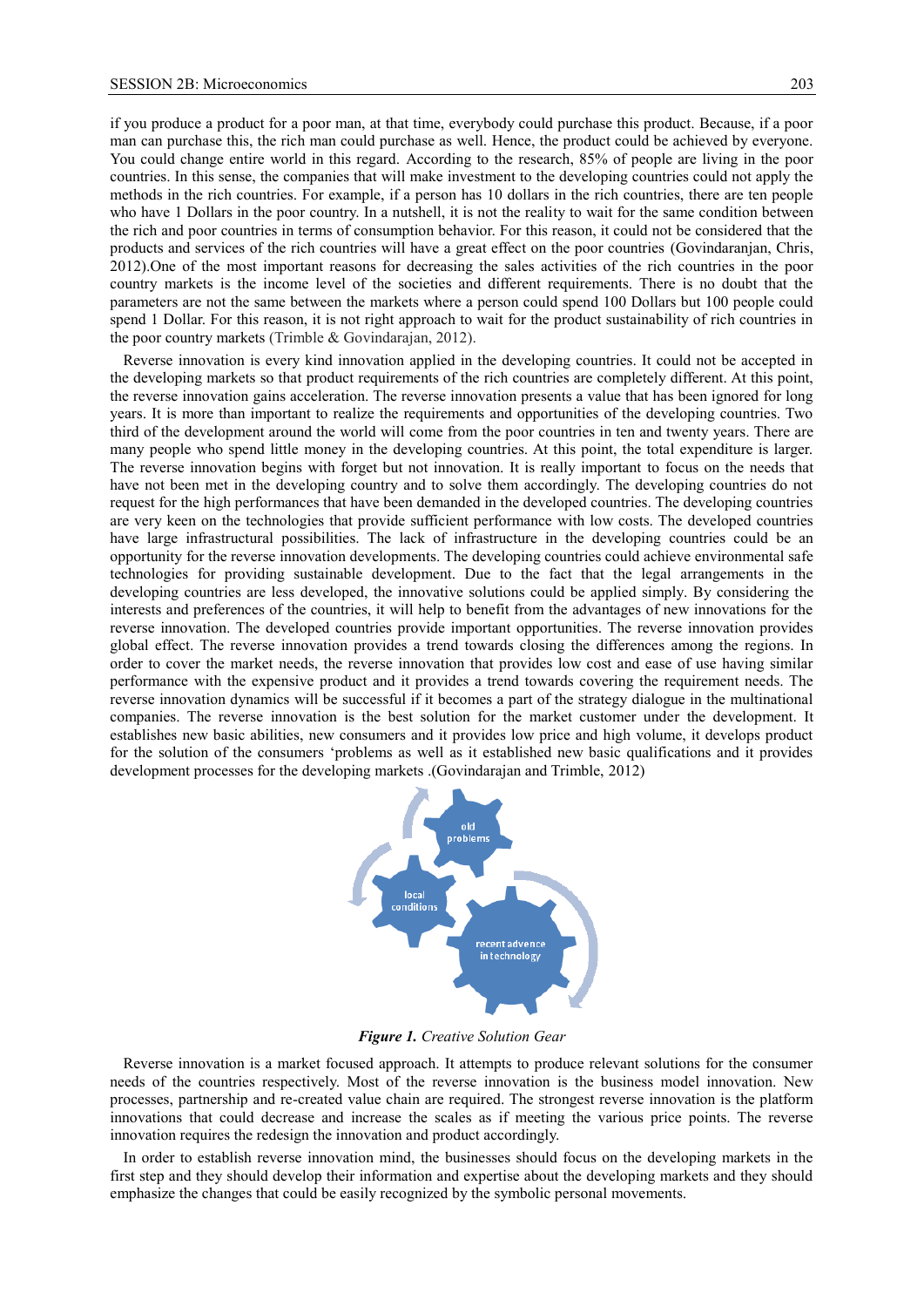The reverse innovation is based on the weight shifting strategy. The most important decision makers are settled in low income countries. By establishing new senior management offices that will observe the developing markets, the performances as well as profit and losses should be assessed. In the developing markets, the research and development expenditures focused on the local needs should be increased. The information and expertise about the developing markets should be increased. It helps to understand the consumer problems in the countries with the low income level and it transfers information and skills to those countries. It increases the social ties between the developed countries and developing countries and it strengthens the strategy of the reverse innovation.

On the ground of the reverse innovation, it is focused on that the consumers will be more than happy by a product with the low cost without considering the quality.

Establishment of the local development teams is very important for reverse innovation: The persons and factors that will provide solution for the developing markets should be convened. The sales and marketing should be integrated with the research and development. It is also important to reach the relevant new abilities and skills about the issue.



*Figure 2. Local improvement team fast and low cost circle*

Low priced products will provide the demand between the people who will never buy high priced costs. The reverse innovations provide the demand between the people who have never been served by the services. By emphasizing the reasons of the consumer dissatisfaction, the solution must be achieved in this regard.

On the other hand, it is important to have the information in the local level and to transfer them to the global level. The price, size, frequency of occurrence and consumer income combination should be well analyzed.

#### **3 Research Goal, Analyses and Results**

In our study where the telecommunication market has been reviewed, 820 surveys have been applied to people selected by unconfined sample. Our target is everybody who wants to have mobile phone and the survey was made in accordance with the random selection method. The research was made in the Anatolian side of Istanbul. The purpose of this research is to define the attitudes towards reverse innovation strategy about the preferences of the local mobile phones in accordance with their mobile phone requirements of people living in Anatolian Site of Istanbul. 1000 survey forms were distributed and 820 of them were approved by the analysis.



*Figure 3. Educational Level*

While 38% of people who participated in the study were graduated from the university and post graduate, 52% was graduated from high school and intermediary school, %10 was graduated from primary school. The rate of non-university and master graduation is about 62%.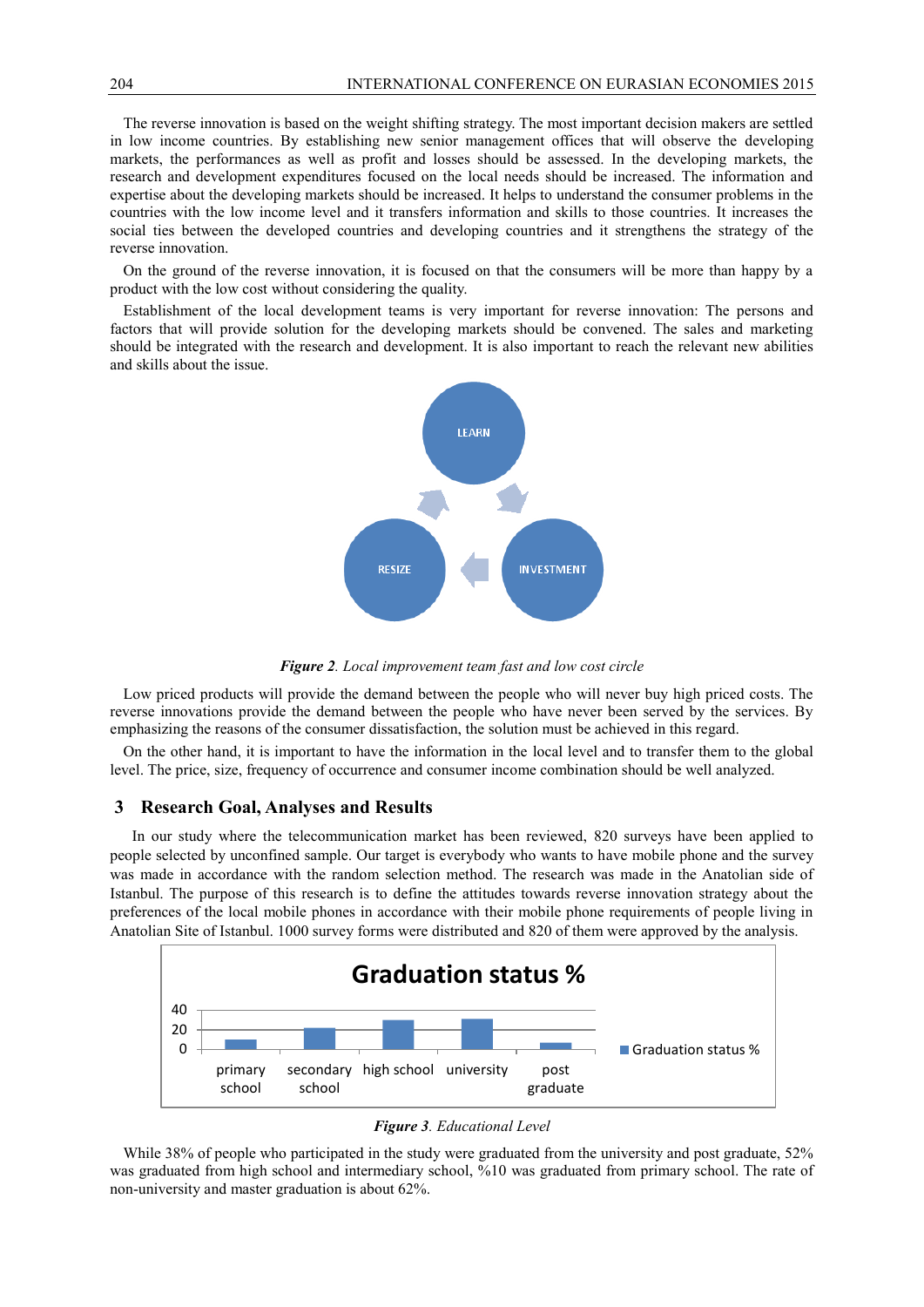



20% of people who participated in the study are between 18-25, 24% is between 26-33, 22% is between 34-41, 15% is between 42-49, 18% is more than 50. The participation rate is about 61% between 26-49.



*Figure 5. Gender* 

48% of people who participated in the study is composed of men, 52% is composed of women population.



*Figure 6. Monthly average income* 

While only 10% of people who participated in the study have been earning monthly average income more than 5000TL, per capita income in Turkey in 2014 is about 10.000 US Dollars. 50% of people who participated in the study in Turkey where the per capita monthly income is 2.250 TL, 50% of people participated in the study in Turkey has income lover than this income, 28% of people has 3.000TL and more accordingly.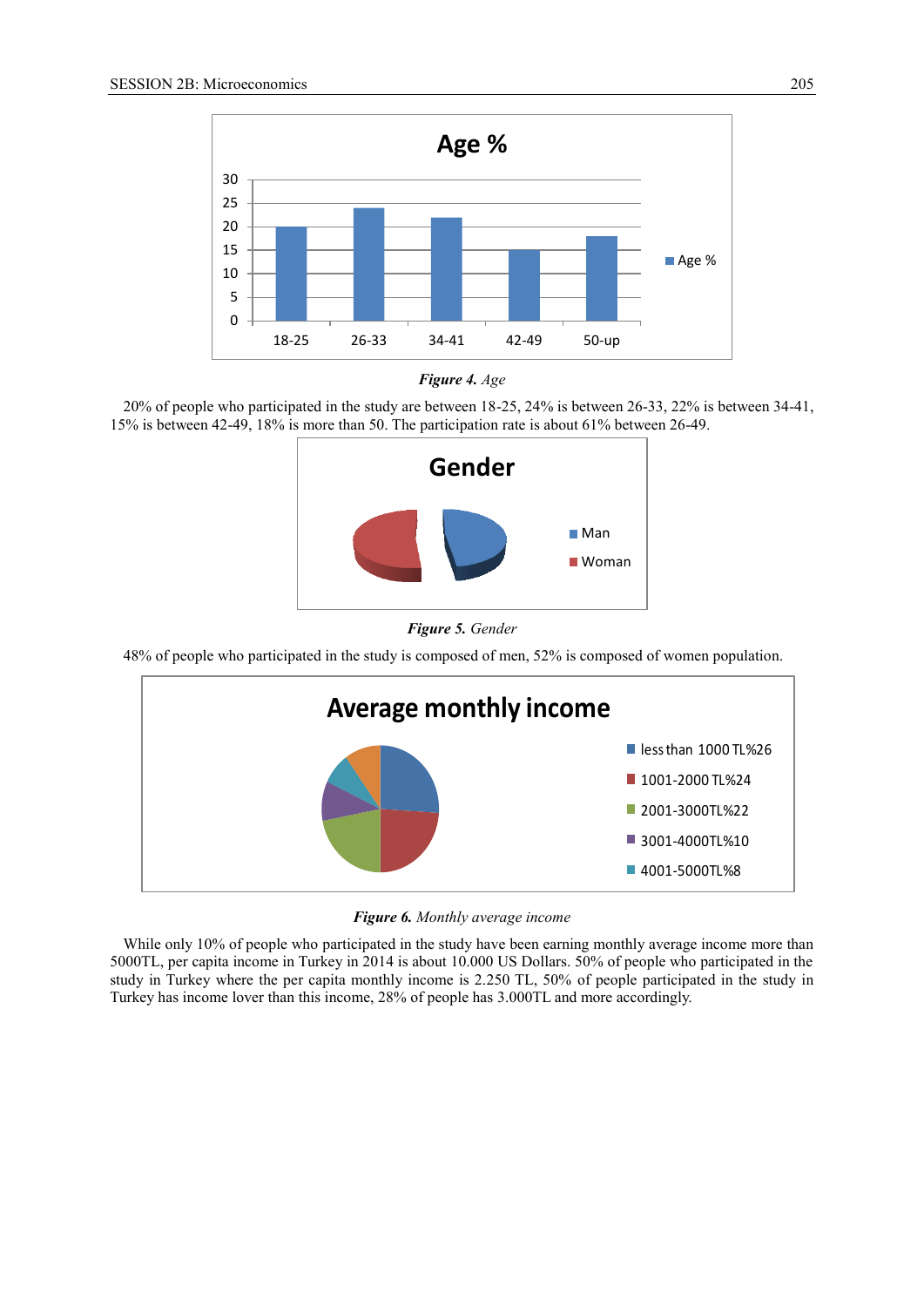| <b>Specification</b>                      | <b>Importance rate</b> |
|-------------------------------------------|------------------------|
| Price advantage                           | 83%                    |
| Charge time                               | 82%                    |
| Ease of using                             | 81%                    |
| Internet speed and ease of internet using | 76%                    |
| Touchscreen                               | 74%                    |
| Battery life                              | 71%                    |
| Screen size (inch)                        | 52%                    |
| Talking time (hour)                       | 48%                    |
| Weight                                    | 38%                    |
| Trademark                                 | 33%                    |
| Camera specifications                     | 29%                    |
| Image resolution                          | 28%                    |
| Resolution                                | %27                    |
| Process rate                              | $\frac{6}{26}$         |
| Operating system                          | %20                    |
| Ram                                       | %12                    |
| Core                                      | %10                    |

*Table 1. The most important specification orders that directs the preferences for buying mobile phone*

The participants could mark more than one option. The most important specification in the smart phones is the price advantage by 82% and the charge time is in the second rank as well as the ease of using is in the third rank and internet speed and internet using on the phone is in the fourth rank accordingly. Comparing the smart phone imports with the local phones in terms of technology will develop the local production and exporting activities and it helps to produce local smart phones that cover the phone requirements in the developing countries and exporting activities as well in term of saving. In order to apply a reverse innovation in the smart telephone sector, the demand requirement should be effectively directed and should be researched.

The applications percent that has been mostly used in the smart mobile phones



*Figure 7. Preference order of Demanded Mobile Phone*

71% of the target mass that is adapted with the reverse innovation that participated in the study emphasizes the price importance. While 17% considers that the trademark of the mobile phone is important, only 12% is focused on the material quality of the mobile phone.



*Figure 8. The most preferred mobile phone functions*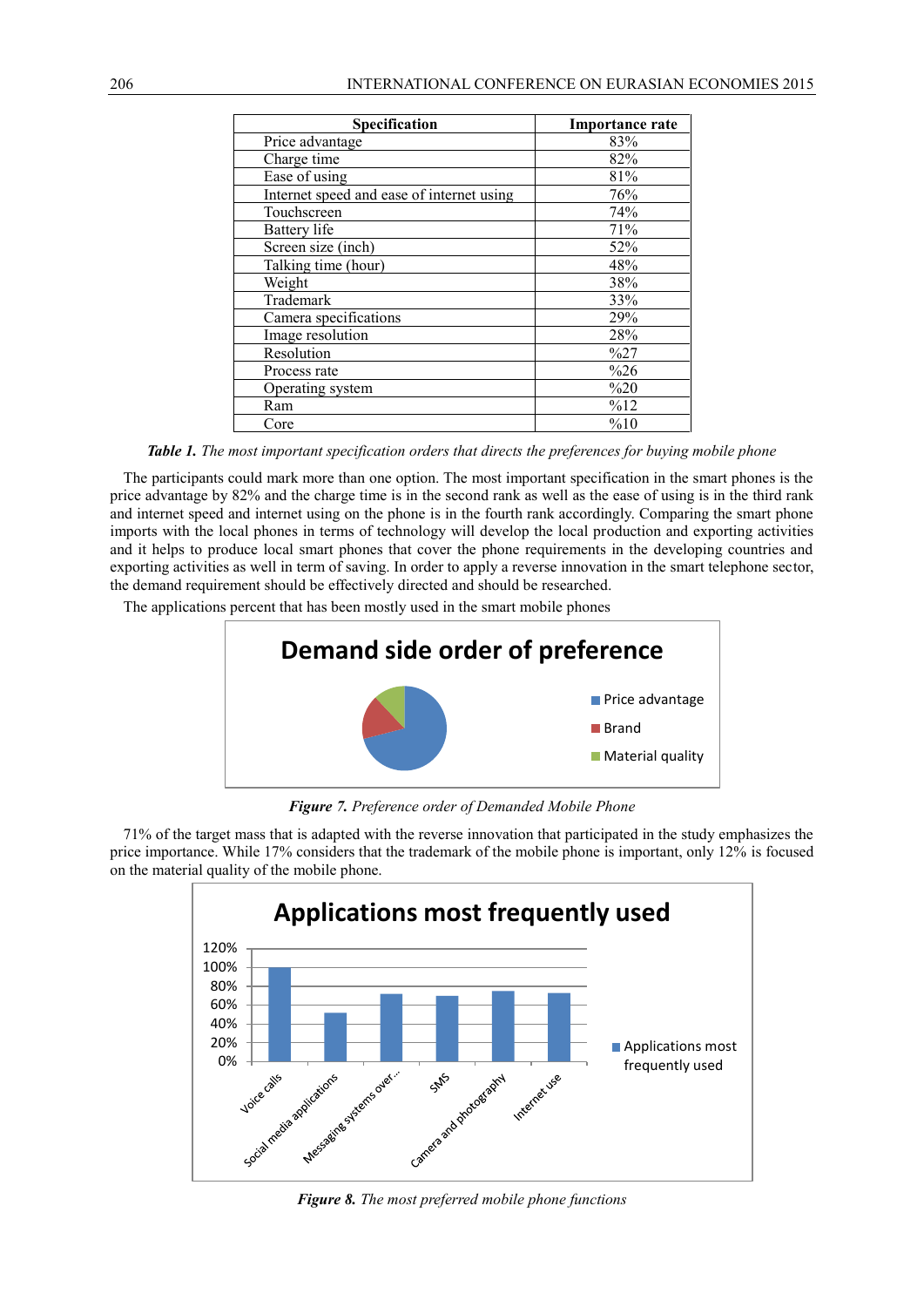When considering the most preferred mobile phone function, 100% of people who participated in the study have been using the mobile phone as the voice communication tool and 75% is focused on the messaging systems and image applications on the internet. 52 percent of people who participated in the study consider that mobile phone is a social media tool. The most important specifications for the mobile phones are respectively voice talking, camera, taking photo, internet using, messaging system on the internet, SMS and social media.



*Figure 9. The factors that provide smart phone demand trends*

While purchasing the mobile phone, the factors that have been considered effective on people are respectively sorted. The price having 57% rate is in the first and important rank, the quality is the least significant factor. Due to the fact that the mobile phone change rate is high and material quality is high and the number of mobile phone that is still active have not been used, the quality factor is seen as the least significant in the demand structure.



*Figure 10. The elements that tiger the purchasing trend for local produced mobile phone*

In the study where the limited function of the mobile phones are used and where consumer attended whose monthly income is under 5000TL, there are three basic preference points that will affect positively the trend of local mobile phone procurement. 87% of people who participated in the study emphasized that they could prefer local production if there is any price opportunity, 82% said that they could buy local production if the local mobile phone has larger using area and 79% of people defined that they could prefer this production if people around they prefer such phones. While producing mobile phone, we could face with a factor that is ignored about the quality at the rate of 28%.

# **4 Conclusion**

We can define the reverse innovation as to make innovation for the consumers with low income in the developing countries then to market these products that could be purchased by everyone all around the world. The production of the goods and services that could cover the consumer requirements and that has best analyzed and that provides price advantage to be designed for the consumers with the low income have replaced with the unsalable products if the high price and utilization could not be paired. The innovation capacity for the